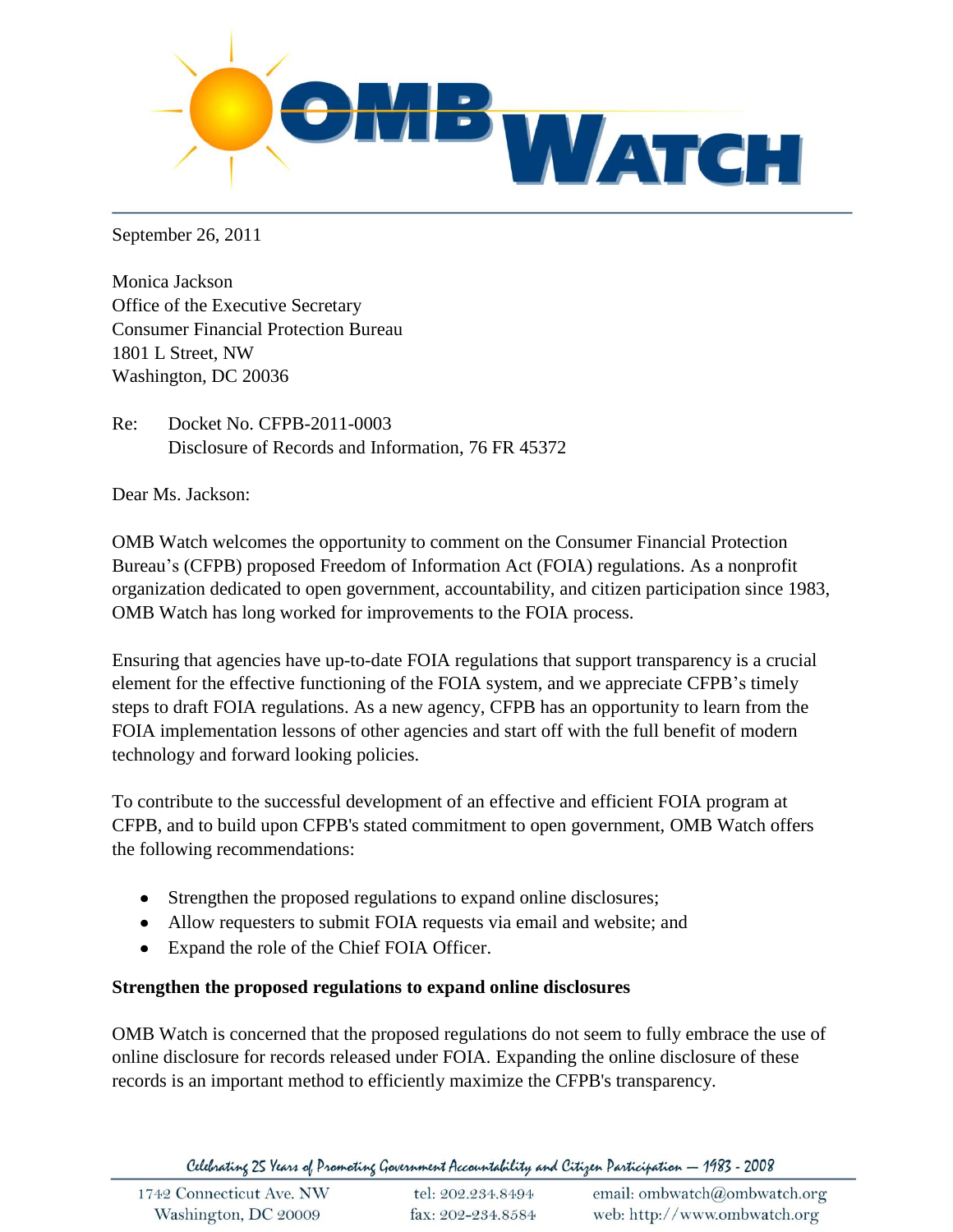We recommend that CFPB revise its proposed regulations to state that it will post online responses to all FOIA requests that were not jointly made under the Privacy Act, in a searchable format wherever possible. Posting information online maximizes the impact of the agency's FOIA efforts by allowing others to access and use the information disclosed. Additionally, it could save CFPB resources by avoiding the need to process additional requests for the same information. The Department of Defense has successfully begun to implement this practice. In addition, this was practice was recommended in *Moving Toward a 21st Century Right-to-Know Agenda*<sup>1</sup> , a 2008 report by OMB Watch and other open government advocates.

In addition to online disclosures in response to a request, CFPB should revise its regulations to recognize its responsibility to post information online *in advance* of receiving a FOIA request. President Obama, in his Jan. 21, 2009 FOIA memo<sup>2</sup>, and Attorney General Holder, in his March 19, 2009 FOIA memo<sup>3</sup>, make clear agencies' responsibility to do so. For instance, the FOIA regulations proposed by the Department of Justice on March 21, 2011<sup>4</sup> affirm the department's responsibility for "determining which of its records are required to be made publicly available, *as well as identifying additional records of interest to the public that are appropriate for public disclosure*, and for posting such records" (emphasis added); CFPB should adopt similar language.

In addition to proactively posting individual records of interest to the public, CFPB should adopt the best practices recommended by the Office of Government Information Services (OGIS) to "establish categories of records that can be disclosed regularly."<sup>5</sup> CFPB should work with stakeholders to identify such categories of records.

## **Allow requesters to submit FOIA requests via email and website**

OMB Watch is also concerned that the proposed FOIA regulations do not allow for the online submission of requests. The proposed regulations in § 1070.14(b) refer to the CFPB website for submitting requests electronically. However, the website currently directs the public to submit requests only via mail or fax. This limitation is disappointing in a time so clearly dominated by email communication. CFPB should adopt the OGIS best practice to "develop an online or email system for filing FOIA requests." In particular, CFPB should establish an email address to receive FOIA requests and should publish this address in its regulations as well as on the FOIA section of its website; CFPB should also establish a web form to receive requests. These additional options will improve customer service to requesters and may facilitate processing more quickly than requests received on paper.

 $\overline{a}$ 

<sup>1</sup> http://www.ombwatch.org/files/21strtkrecs.pdf

<sup>&</sup>lt;sup>2</sup> http://www.whitehouse.gov/the\_press\_office/FreedomofInformationAct/

<sup>3</sup> http://www.justice.gov/ag/foia-memo-march2009.pdf

<sup>4</sup> RIN 1105-AB27, 76 FR 15236.

<sup>&</sup>lt;sup>5</sup> http://www.archives.gov/ogis/resources/bestpractices.pdf